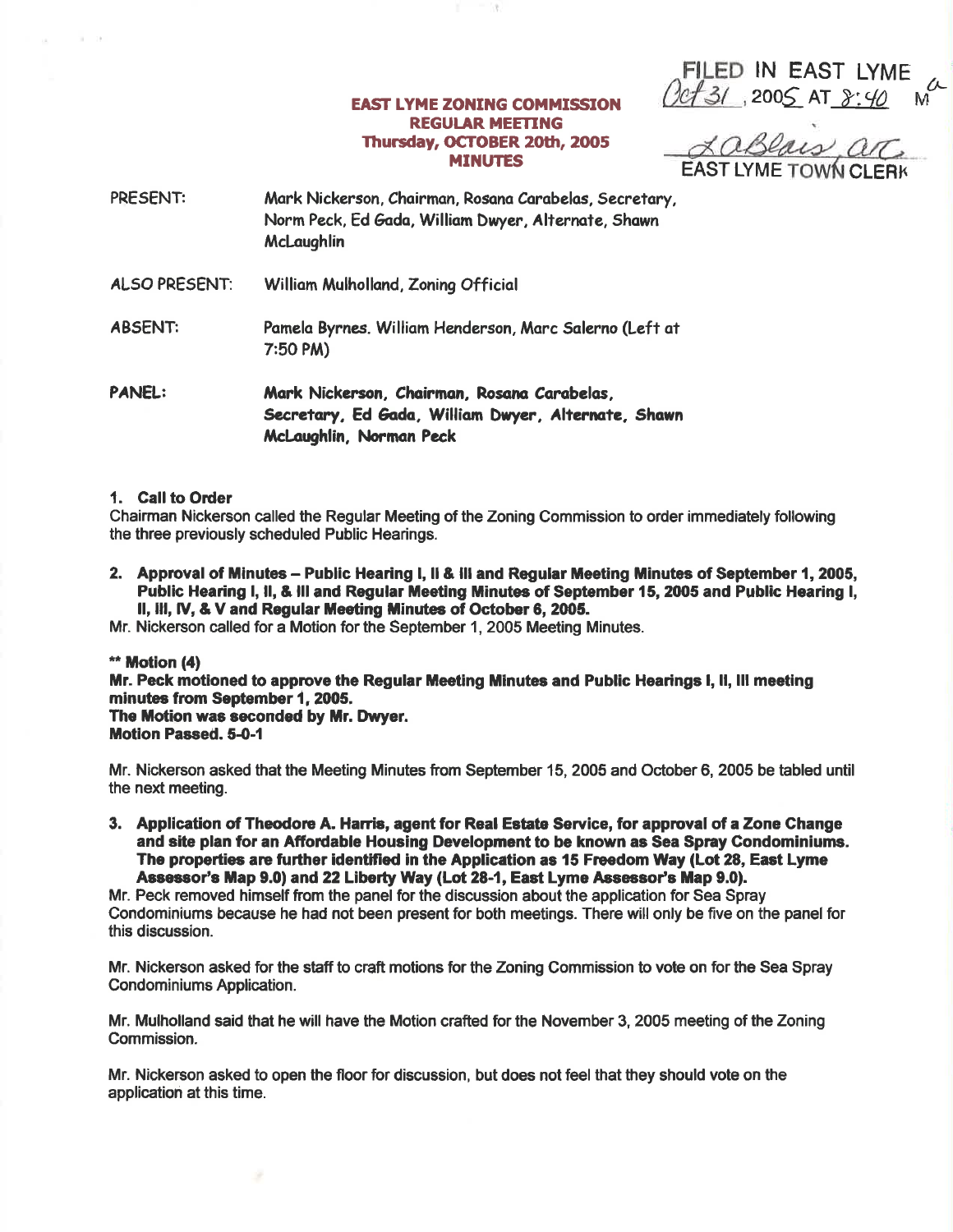Mr. Dwyer asked if the changes requested by the Water and Sewer Commission were complied with.

Mr. Mulholland said that the applicant will have to deal separately with the Water and Sewer Commission, Those changes will be reviewed by the Water and Sewer Gommission if the Zoning Commission approves the application.

Mrs. Carabelas thinks that this is a really good looking application and that this is what this town needs and is leaning very much in favor of the application. Her biggest concern is the traffic but she feels that will be addressed by the state traffic commission. She doesn't think that loosing the acreage in the back of the industrial park with have a negative impact on the development of the industrial park because of the remaining space that will still be available for development.

Mr. Dwyer asked how the attomeys feel about loosing the industrial area to affordable housing.

Mr. Mulholland said that the letter ftom the town attomey that was read into the record at the beginning of the meeting said that the only time that the zone change from an industrial zone to a residential zone would be an issue would be during the appeals process. During the appeals process the onus will fall back to the applicant to prove that an affordable housing development should be reason for this zone change.

Mr. Nickerson said that the summary of the letter from the town attomey was not to worry about that right now. Just judge the application on it's own merit and that if they choose to deny it, they can worry about the details of that at that time. If they deny it, the difference will be that when they choose to defend their decision, the onus will fall to the applicant.

Mr. Gada asked if that's why the town aftomey was hesitant when asked to come up with a constructive motion when asked to do so by the staff.

Mr. Mulholland said that they have to be aware that the staff and the attomey are directed by the commission. They draft the motions in accordance to the direction that the commission is going.

Mrs. Carabelas said that she's not clear as to why they can't vote on it tonight.

Mr. Nickerson said that he would not want to vote on it tonight. He feels that there is still a lot of material he wants to go over and that a lot that he need to review. He has concerns about adopting certain changes in order to approve this application and then being bound by those changes on future applications.

Mrs. Carabelas asked why they did not receive this information earlier.

Mr. Mulholland said that some of the material was just handed in by the applicant tonight.

Mr. Nickerson said that affordable housing is important. They need to diversify the town and make it more affordable. The buildings look outstanding. They look like they belong in East Lyme. The site is near the highway, has water and sewer. The site and design meet several of their major check points. His concems are over the six or seven units at the boftom of the hill that don't belong. They have a cluster of building and then these other units that just don't belong. It's one thing when you're at the end of the cul-de-sac. He is concemed about taking away precious industrial real estate in the town. He feels that lt may take fifty years to get built on but when it does eventually get built on, it will be done as they want it done. The reason that he asked tonight if these units will be condos is because now, they're going to have a group of tax paying property owners who are going to have a say ln what their neighborhood is going to look like. He's concemed that they will never get the other four or five industrial lots developed because the next time that they try to put an industrial business in the industrial park they will have several property owners at the Zoning Commission Hearing opposed to its development. He thinks it's a great location if the access point wasn't through the industrial park if the access point was not though the industrial park. He knows that is not possible though.

Mrs. Carabelas asked why the access point is an issue.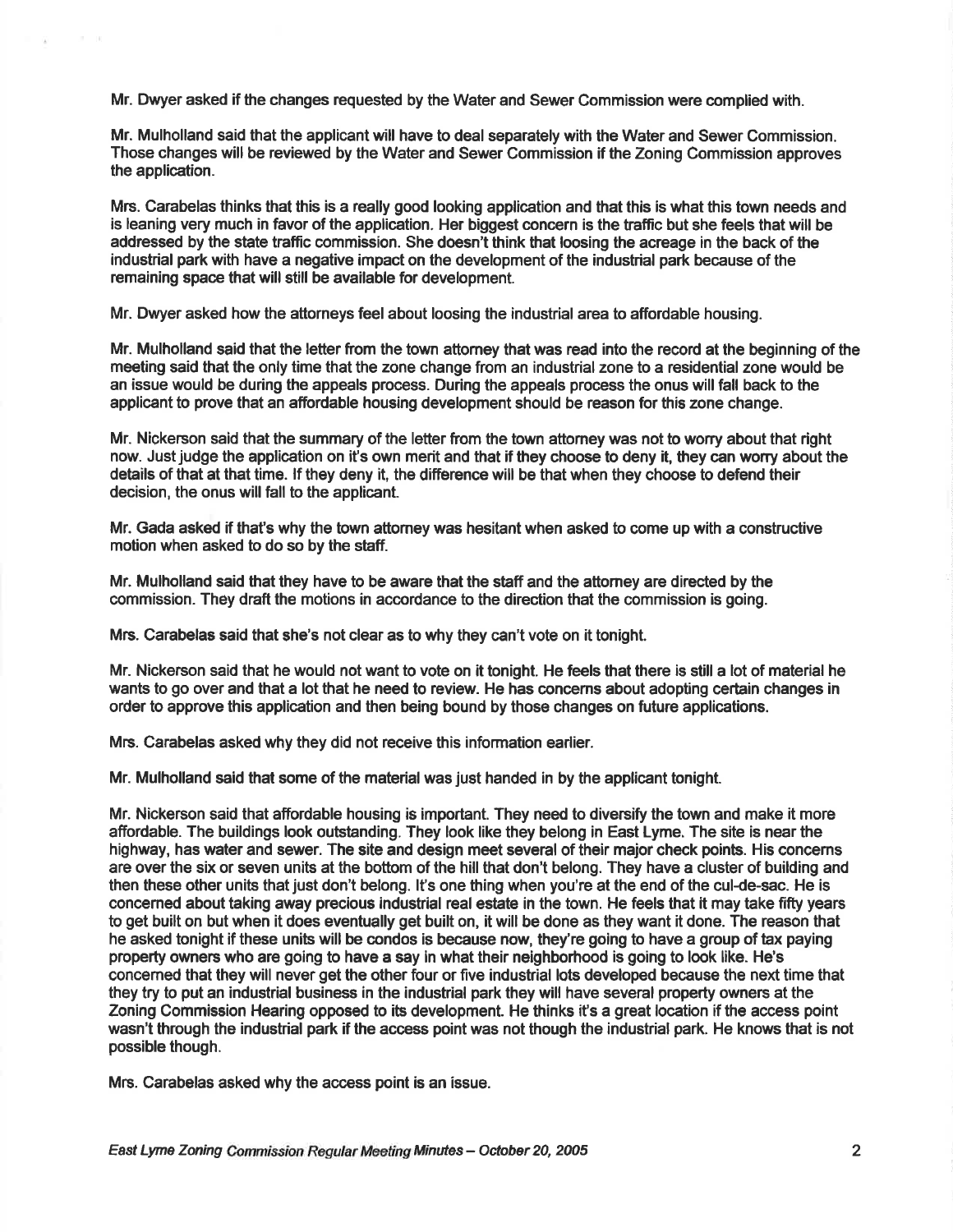Mr. Nickerson said that the next use for the park could be something like a trucking terminal or another use that would not be appropriate for a residential area with children playing in the sfreet. He feels that having children playing in a business park would not be appropriate.

Mrs. Carabelas raised the issue that from what they've been told there would not be very many children up there. The calculation that they were given was .16 children per unit

Mr. Nickerson said that they have no way to know how many children will really end up being up there. Where are we going to put the next business park?

Mrs. Carabelas asked where the next affordable housing development. Developers don't want to put affordable housing in a residential area when they can build multi-million dollar homes.

Mr. Nickerson said that he agrees that they do need the affordable housing, but that he does not feel that it belongs in the industrial park.

Mr. Dwyer said that there is property throughout the town that can be used. He said that they can't worry about every individual contractor and that if they put the affordable housing development in there, it will cost them the industrial area.

Mrs. Carabelas said that they are using a small area and that there's still room to develop businesses and bring in jobs.

Mr. Nickerson said that they don't know who the next tenant in the business park will be, but that it could be someone who will bring in a lot of jobs and tax revenue for the town.

Mr. McLaughlin feels that there have been opportunities for the last fifleen years for busihesses to come in and that now they have the opportunity to bring in affordable housing. He feels that the town needs the affordable housing.

Mr. Gada said that he agrees with a lot of things that both Mr. Nickerson and Mrs. Carabelas have said and he is waiting for more information from the town attorney.

Mr. Nickerson said that none of them are ready to make a decision of this tonight. He hasn't made his decision. They are just airing out the issues. He said that those are town roads in the industrial park. He asked Mr. Mulholland to have the town attorney draft two motions as well has to have a draft done for some suggestions of the affordable housing ranks as being presented to them. He said that they will have to make sure that it reads as they want it to because the next affordable housing application that they look at will have something to base their application on.

Mrs. Carabelas said that she hopes that they don't let what is coming before them next week to influence how they vote on this application.

Mr. Nickerson agreed that both applications stand alone.

Mr. Dwyer said that the difference between the industrial building and this housing development tax base is not an issue because all they would need is ten children in the development and it would throw out their entire tax base.

Mr. Nickerson asked to move on to the next item on the agenda.

Mr. Peck rejoined the panel.

4. Niantic Main Street to amend the East Lyme Zoning Regulations to permit outdoor dining/patios and to modify Section 25.5 by eliminating the restriction permitting apartments (Mixed Use) only over retail and office uses in CB Zones.

Mr. Nickerson said that the application has been closed.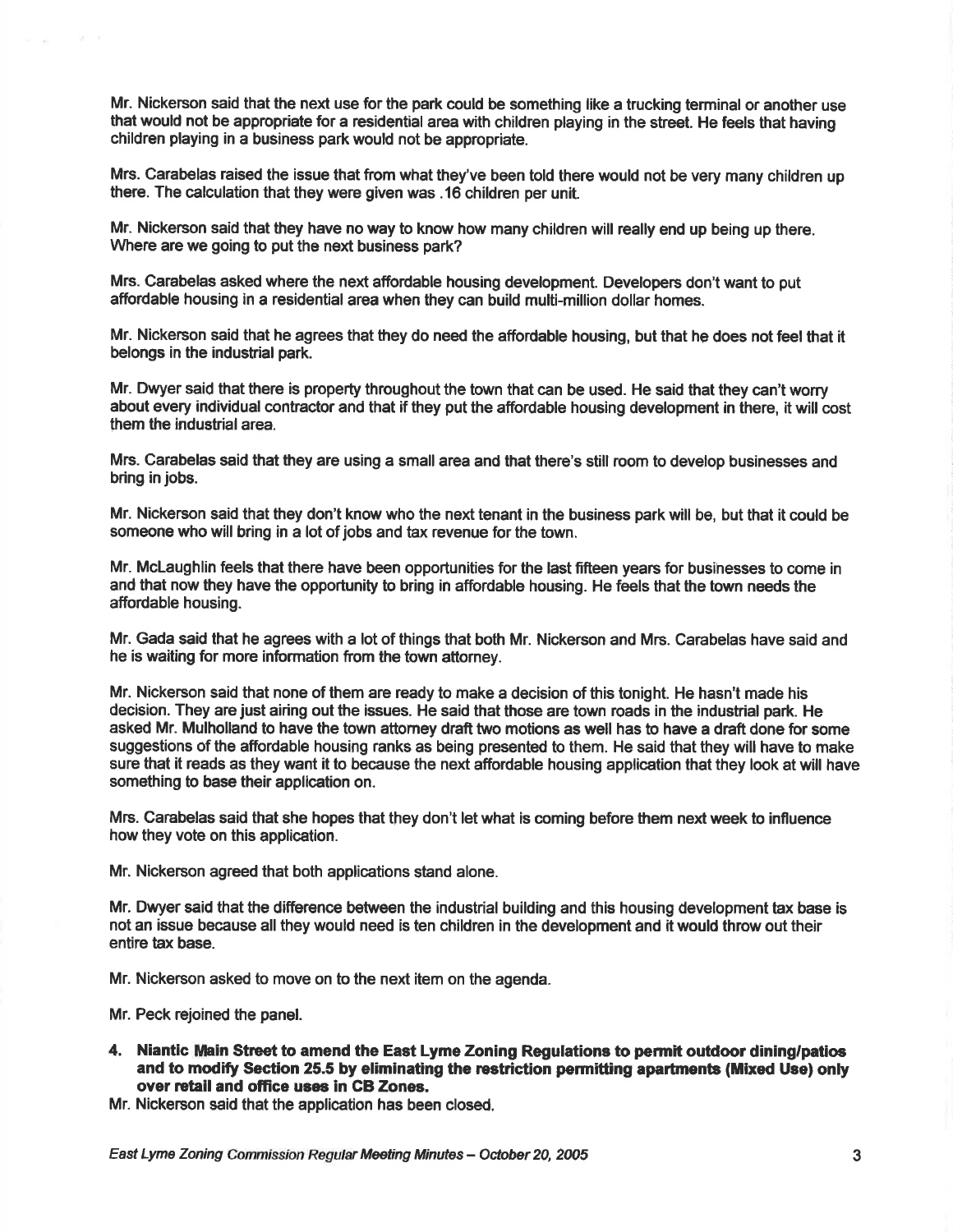Mr. Mulholland said that he will discuss the status of the application with Barbara Richardson Crouch and will advise as to the status of the application.

- 5. Application of George P. Mitchell for a Special Permit to construct a multi-family/mutti-atory dwelling and Coastal Area Management Site Plan Review at property identified in the application as 308 Main Street, Niantic, CT. The property is further identified in the application as East Lyme Assessor's Map 12.1, Lot 120.
- Mr. Nickerson noted that this application has been continued.
- 6. Application of Joseph E. Arborio for a Coastal Area Management Site Plan Review to repair an existing sea wall and wooden stairs at property located at 243 Giants Neck Road, Niantic, CT. The property is further identified in the application as East Lyme Assessor's Map 4.10 Lot 3.

Mr. Nickerson asked Mrs. Carabelas to read the following into the record:

- r Memo to East Lyme Zoning Commission from William Mulholland, Zoning Official, dated October 20, 2005. RE: CAM Application - Seawall Repair - 243 Giants Neck Road. Mr. Arborio is applying for a coastal area site plan review to repair a seawall and replace stairs at 243 Giants Neck Road. While the proposed repair activity is considered minor in nature, statutes require the commission to perform a review. As the commission is aware, the board must find that there are not any adverse impacts from the proposed activity on coastal resources. Should the commission approve the application, an additional permit is required to be obtained from the Connecticut Department of Environmental Protection office of Long Island Sound Programs.
- Memo from Marci Valent, Senior Coastal Planner, CCMA sent Monday October 17 to Bill Mulholland, Zoning Official by e-mail and CC's to E. Napolitano at East Lyme Town Hall. The subject is 'Comments on243 Giants Neck Road'. The CAMS application was forwarded to her pursuant to CGS Section 22A-109-D of the Connecticut Coastal Management Act (CCMA). The applicant proposes to repair an existing sea wall and stairs for safety reasons. The project appears to require a permit authorization from her office. The local ISP has advised the applicant to seek this authorization through their permitting section and has forwarded application materials for his use. The office of Long Island Sound Programs is waiving their right to review the application for consistency with the goals and policies of the CCMA pursuant to 22A-109D, at this time. They will review the application in it's entirety during the permit review process. They have attached a mandatory referral fax sheet for the commission's information.
- Mr. Nickerson asked Mr. Arborio for whatever detail he can provide

Mr. Arborio explained that they want to repair the existing sea wall. Part of the sea wall is gnanite and the other part is concrete blocks. The concrete blocks are deteriorating and they are concemed that eventually the wall will collapse. He wants to put a concrete facing into the wall it's self and anchor the new wall into the existing blocks. There is also a wooden stairway that goes ftom the concrete stairs up to a cantilevers platform. They want to replace the wooden stairs with concrete stairs. Their concem is that cantilever at the top of the stairs. When that was put in the used a heavy steal angle that goes into the concrete block and there's no way to check the integrity of that angle. The stairs have been drifting away from the wall so they know that the angle is bending. He has seven grandchildren, a number of which are teenagers and he wonies about it collapsing. All of the work would be done from the land side. There would be no equipment in the water or on the sand. He is in the process of making an application to DEP. All of the work will be done within the property boundary. They had hoped to get it done this fall, but that is doubtful with the process.

- Mr. Gada asked if they are under the train tussle.
- Mr. Arborio said that that are beyond it. He suspects that the granite wall was put in after the 1938 hunicane.
- Mr. Nickerson asked if Mr. Mulholland was good with the application.
- Mr. Mulholland said yes.
- Mr. Nickerson asked for a motion.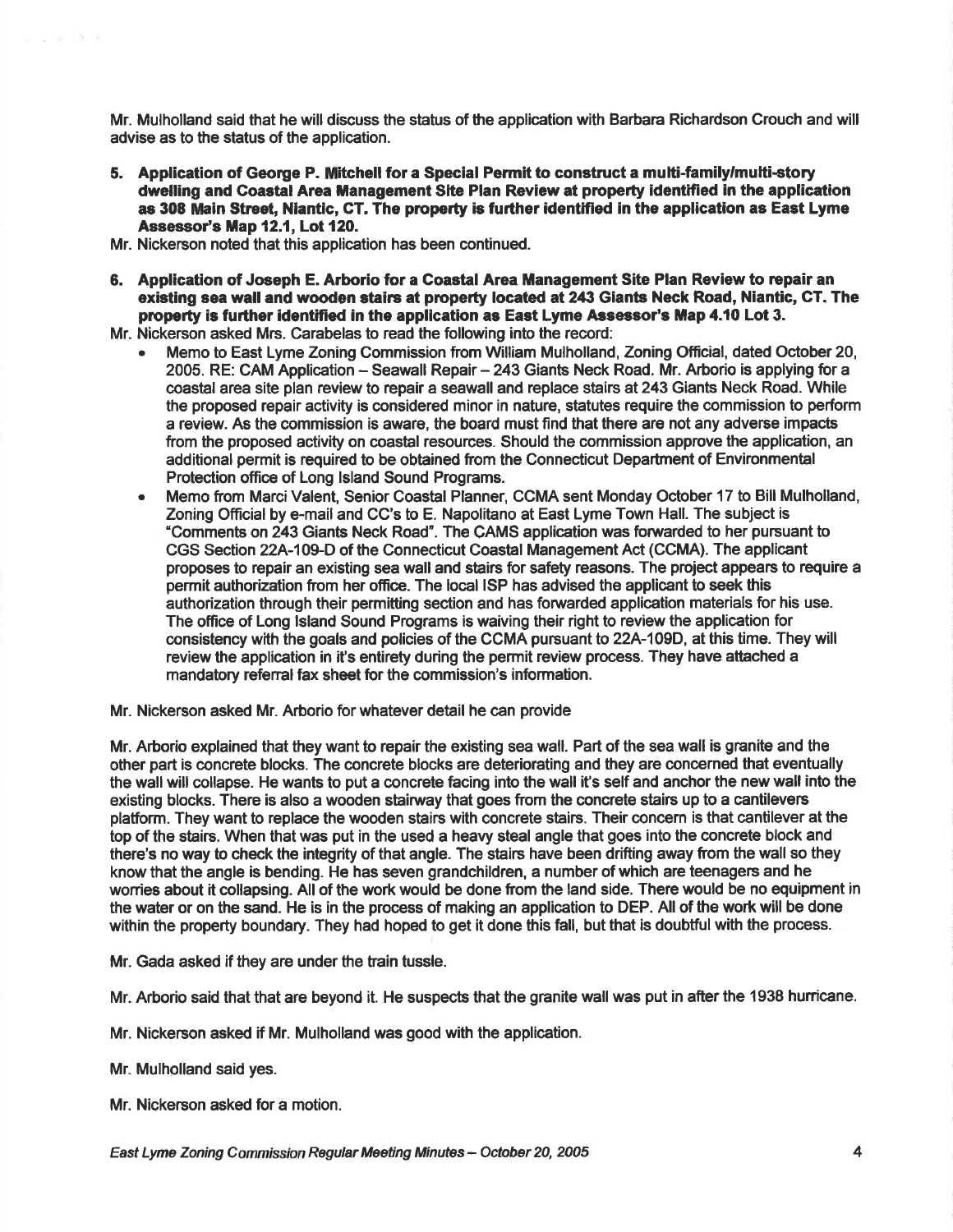# \*\* Motion (5)

ana Kir

Ms. Carabelas motioned to approve the application of Joseph E. Arborio for a Coastal Area Management Site Plan Review to repair an existing sea wall and wooden stairs at property located at 243 Giants Neck Road, Niantic, CT. The property is further identified as East Lyme Assessor's Map 4.10, Lot 3. REASONS: Applicant has demonstrated that he has taken all reasonable measures to protect coastal resources and that the proposed activity will not have any adverse impacts. The Motion was seconded by Mr. Gada. Motion Passed. 6-0-0

Mr. Arborio said that as a citizen he appreciates the work that the Zoning Gommission does and that it has been a great enlightenment to come here and watch the process they go through.

7. Affordable Housing Application of Landmark Development Group, LLC for (a) amendment of Section 32 of the East Lyme Zoning Regulations ("Affordable Housing District") and (b) rezoning the property identified in the Application as land of Jarvis of Cheshire, LLC and Sargent's Head Realty Corporation, identified on East Lyme Tax Assessor's Map 27, Lot 14; Map 31, Lot 4; Map 31.2, Lots 3 & 8; Map 32.1, Lots 2 & 36; Map 32, Lot 1, from its existing Zoning Designation to an **Affordable Housing District Designation.** 

Mr. Nickerson said he would like to spend an evening going overthis application. He also asked that the commission really do their homework and learn everything that there is to know about affordable housing.

Mr. Gada asked when the clock ends for them to make their decision.

Mr. Mulholland said that they have 65 days from the date that the hearing was closed which was October 6, 2005 to make their decision.

Mr. Nickerson said that with affordable housing is charged with the burden of making any reasonable changes to the application and said that he wants to meet on this after the election, but before the new board comes in.

Mr. Mulholland suggested a special session before the December 17, 2005 meeting.

Mr. Nickerson agreed that they should do a special meeting and devote the entire meeting to this application.

Mr. Mulholland reminded the commission that the most important thing for an affordable housing application is that reasons for the approvaUdenial because it can be litigated from either side so they want to ensure that they have a very clear and precise record on the motion.

# **Old Business**<br>1. Stormwater

There were no comments.

# 2. Aquifer Protection

Report ftom the Aquifer Protection sub-committee:

Mr. Nickerson made a presentation on behalf of the Zoning Commission to the Board of Selectmen. lt's a land use issue. There are a lot of new maps and new regulations coming out in 2008 or 2009. The presentation last night was to inform the Board of Selectman that the Zoning Commission would be the obvious choice to continue as the Aquifer Protection Local Agency. They will have a decision on an ordinance that they are working on within the next couple of meetings.

# 3. Subcommittee - Niantic Village - CB Zones (Mark Nickerson & Marc Salerno)

This is being worked on as time permits.

Mr. Nickerson called for a recess.